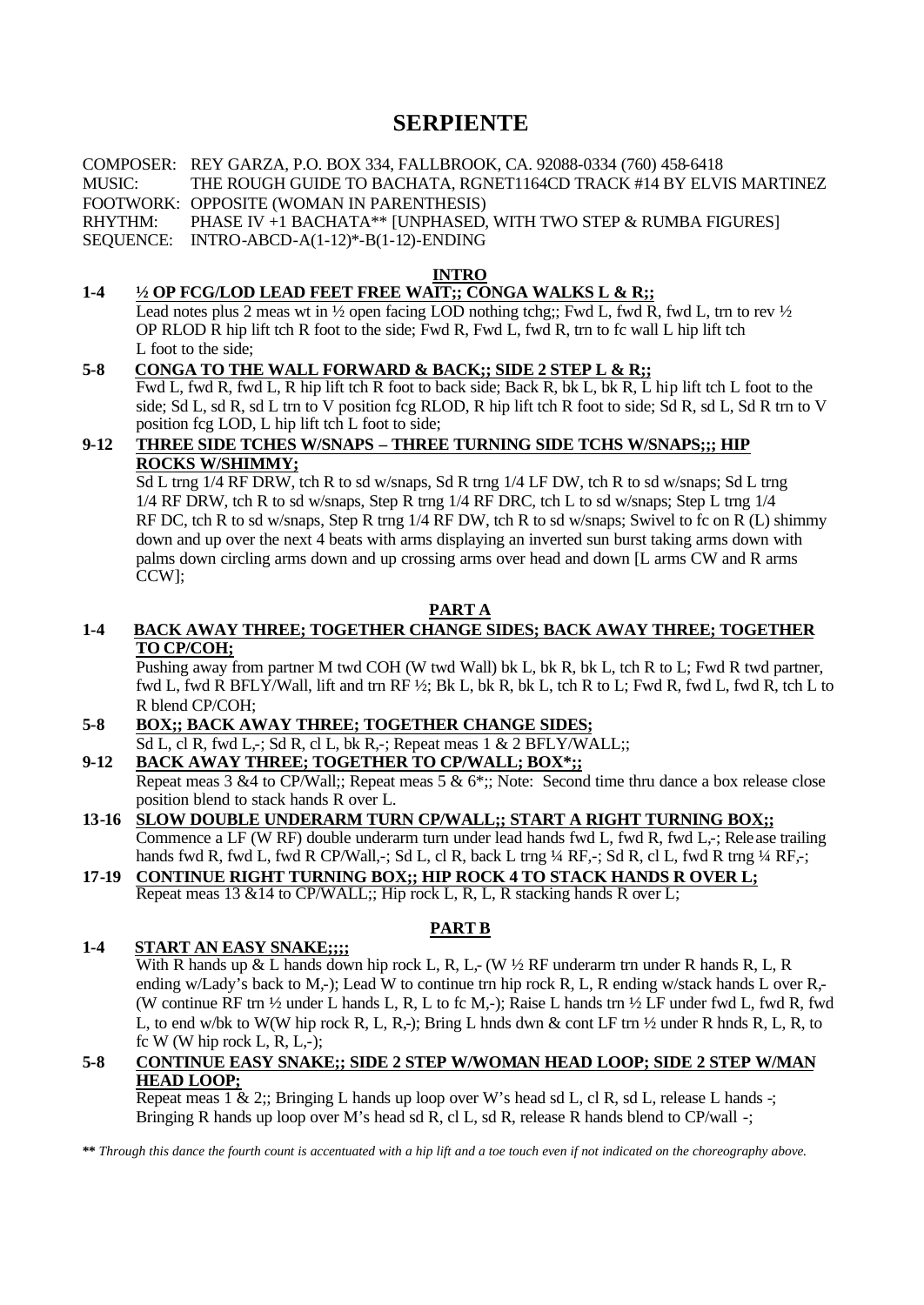### **PART B CONTINUED**

## **9-12 WOMAN TWIRL 3 MAN SIDE 2 STEP; SIDE 2 STEP R & L;; M TWIRL 3 WOMAN SIDE 2 STEP;**

Sd L, cl R, sd L, -(W RF underarm trn under lead hands fwd & sd R, fwd & bk L, sd R,-); Sd R, cl L, sd R,-; Sd L, cl R, sd L,-; RF underarm trn under trailing hands fwd & sd R, fwd & bk L, sd R,-(W sd L, cl  $R, \text{sd } L,$ -);

## **13-16 ROLL 3 TO FACE; SIDE 2 STEP R & L;; ROLL REVERSE 3 TO CP/WALL;**

Roll LF (W RF) fwd & sd L, fwd & bk R, sd L,-; Repeat meas  $10 \& 11$ ;; Roll RF (W LF) RLOD fwd & sd R, fwd & bk L, sd R,-;

## **PART C**

### **1-4 LEFT TURNING BOX;;;;**

Sd L, cl R, fwd L trng  $\frac{1}{4}$  LF,-; Sd R, cl L, bk R trng LF  $\frac{1}{4}$ ,-; Repeat meas 1 & 2;;

## **5-8 LADY TURN LEFT FACE TO SHADOW; DO SI DO BOX;; SIDE 2 STEP TO L VARSOUVIENNE;**

Lead W to turn LF release hands small sd L, cl R, small sd L,-(W sd & bk R start a  $\frac{1}{2}$  LF trn, cl L Blend to shadow wall, small sd R,-); Sd R, cl L, fwd R,-(W sd L, cl R, back L,-); Sd L, cl R, back L,-(W sd R, cl L, fwd R,-); Sd R, cl L, sd R blend to left varsouvienne,-(W sd L, cl R, sd L blend to left varsouvienne.-):

#### **9-12 TWO SWEETHEARTS;; SWEETHEART TO FACE; M TURN RF TO SHADOW;**

XLif of R raise L arms keeping R arms at waist level look at partner, rec R, sd L, tch R to sd (W XRib of L, rec L, sd R, tch L to sd); XRif of L raise R arms keeping L arms at waist level look at partner, rec L, sd R, tch L to sd (W XLib of R, rec R, sd L, tch R to sd); XLif of R raise L arms keeping R arms at waist level look at partner, rec R, sd L, tch R to sd (W XRib of L, rec L, fwd R swivel  $\frac{1}{2}$  RF to fc partner, tch L to sd); XRif of L trn ½ LF bringing L arms down to waist level, cl L, sd R, tch L to sd, shadow COH bring all hands to waist level,-(W small sd L, cl R, small sd L, tch R to sd);

## **13-16 MAN TURKISH TOWEL;; 3 RD TIME TO FACE; SIDE 2 STEP RLOD BFLY/WALL;** Keeping arms at waist level XLib of R look at partner, rec R, sd L, tch R to sd (W XRif of L, rec L, sd R, tch L to sd); XRib of L look at partner, rec L, sd R, tch L to sd (W XLif of R, rec R, sd L, tch R to sd); XLib of R look at partner, rec R, sd & fwd L swivel ½ LF to fc partner/wall, tch R to sd (W XRif of L, rec L, sd R, tch L to sd); RLOD sd R, cl L, sd R, tch L to sd BFLY/Wall;

#### **PART D**

### **1-4 TWIRL TO WOMAN'S TAMARA; CHANGE SIDES TO MAN'S TAMARA; CHANGE SIDE TO LOP RLOD; FORWARD THREE RLOD;**

Lead Woman to twirl RF under lead hands sd L, cl R, sd L, tch R to sd keeping lead hands up creating a tamara window with trailing hands joined at W's bk at waist level -(W RF underarm trn under lead hands fwd & sd R, fwd & bk L, sd R,-); Release lead hands circle 1/2 RF fwd R, fwd L, fwd R, bringing trailing hands up creating a M's tamara window fc COH with lead hands joined at M's bk at waist level (W circles LF ½ fwd L, fwd R, fwd L fc partner/wall); Release trailing hands circle ¼ LF fwd L, fwd R, fwd L LOP/RLOD, tch R to sd (W circle ¼ RF fwd R, fwd L, fwd R LOP/RLOD, tch L to sd); Fwd R, fwd L, fwd R, tch L to sd;

## **5-7 ROLL THE WOMAN ACROSS TO SHADOW COH MAN TRANS; SUSIE Q'S;;**

W/lead hand lead Woman to roll across in place L, R, L trn 1/4 RF, in place R join L hands and R hands at shoulder level (W start 1  $\frac{1}{4}$  RF roll fwd & sd R, fwd L, fwd R, end in shadow in front of M fc COH); XLif of R, sd L, XRif of L, flare R; XRif of L, sd L, XRif, hold start to lead W to circle LF around M;

#### **8-11 WOMAN CIRCLE LF TO SHADOW MAN IN FRONT;; SHADOW SUSIE Q'S;;** In place lift R arms arm up leading Woman to circle LF to L sd of M L, R, L, tch R to sd; In place R, L, R, tch L to sd (W fwd L, fwd R, fwd L, tch R in place; Fwd R, fwd L, fwd R end in shadow behind M tch L to sd); With M in front repeat meas  $6 \& 7$ ;;

#### **12-13 M TURN LEFT TO FACE PARTNER/WALL; WOMAN UNDERARM TURN TRANSITION;** Bringing R hands up sd & fwd L, cl R, small sd L, tch R to sd (W in place L, R, L, tch R to sd); Bringing L hands up lead W to underarm trn RF sd  $\&$  fwd R, fwd L, fwd R, fwd L to fc partner/coh);

**\*\*** *Through this dance the fourth count is accentuated with a hip lift and a toe touch even if not indicated on the choreography above.*